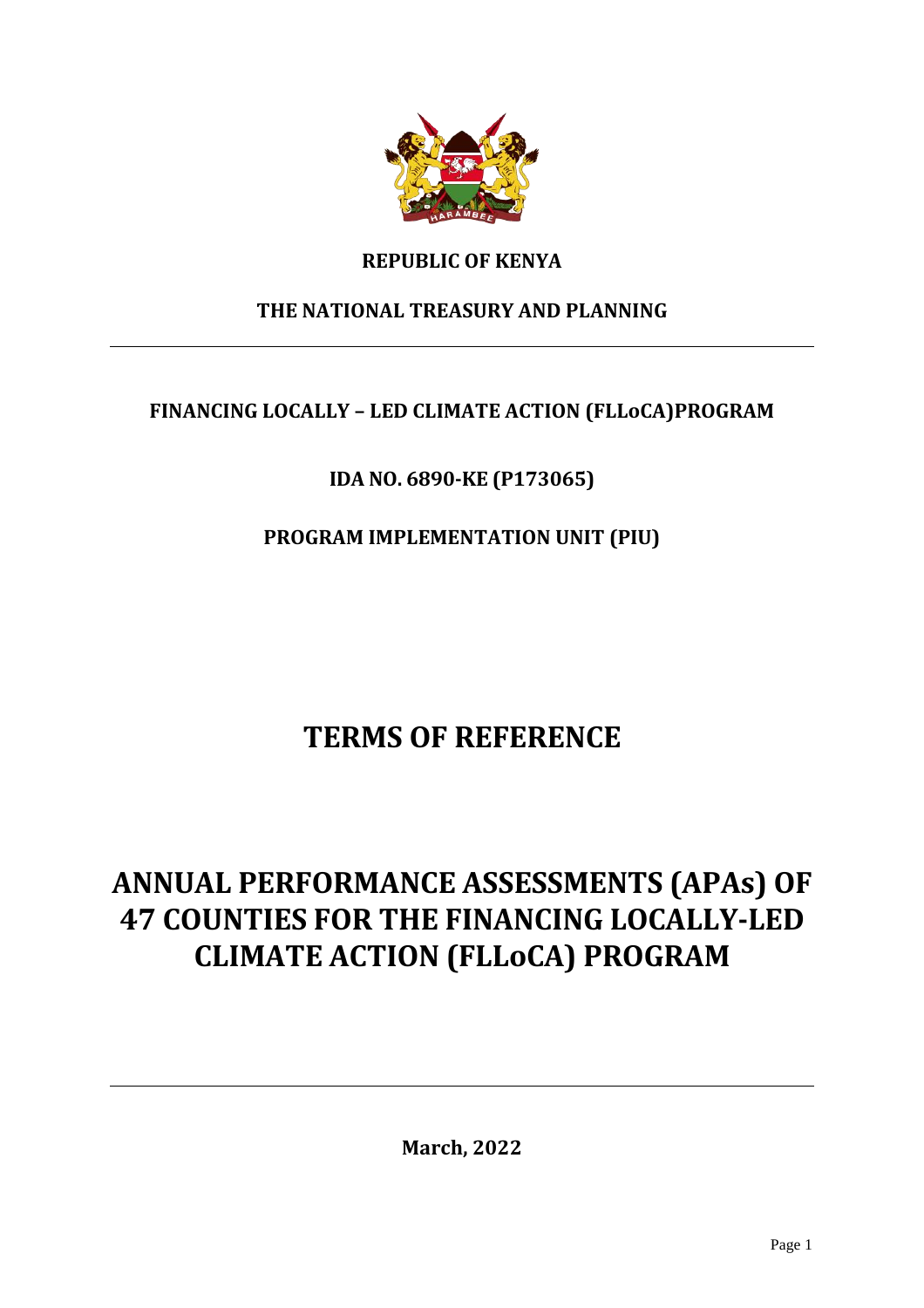## **1. INTRODUCTION**

Kenya's economy is highly dependent on its natural base. This makes the country highly vulnerable to the impacts of climate change. Climate change, if left unattended will impede the Vision 2030 goal of creating a globally competitive and prosperous nation with a high quality of life.

Internationally, Kenya is a party to the United Nation Framework Convention on Climate Change (UNFCCC), the Kyoto Protocol (KP) and Paris Agreement (PA). The Paris Agreement aims to strengthen the global response to the threat of climate change in the context of sustainable development. The UNFCCC Agreement sets out a goal of increasing the ambition to mobilize sustainable and predictable climate finance, annually and up to 2050, to support transition to low carbon green economies to realize a net zero carbon development path through enhanced resilience, adaptation and mitigation in developing countries.

In 2016, the Government of Kenya enacted the Climate Change Act (2016), which was followed by the adoption of the National Climate Finance Policy in 2018 (as Sessional Paper No. 3 of 2017), as well as the Public Finance Management (Climate Change Fund) Regulations (2016) under the Public Finance Management Act (2012), in recognition of the fact that all the forty-seven (47) counties in Kenya are highly exposed to the potential negative impacts of climate change. The climate change impacts have grave implications for poverty reduction efforts, water availability, food security, and health among other challenges. Extreme weather events are already having serious impacts on poor communities and the Country's development agenda.

Under the devolved system of government, following the Constitution (2010) that became effective in 2013, most of climate change and adaptation related activities in Kenya are now the mandate and responsibility of county governments. In view of this, several county assemblies have already enacted County Climate Change Acts thus setting the stage for the establishment of County Climate Change Funds (CCCFs). The CCCFs can be capitalized from various sources, such as *county development budgets, national climate funds or in-country bilateral and multilateral development partners funding support.*

It is against this background that the Government of Kenya has requested IDA and other development partners for financial support to strengthen national and notably county government capacities to cope with the climate shocks and hazards, in addition to building resilience at the community level through implementation of climate change resilience and adaptation actions identified through participatory processes. This Government Initiative is called the Financing Locally-Led Climate Action (FLLoCA) Program which is part of the wider Government FLLoCA encompassing all Climate Finance in Kenya.

#### **2. THE FINANCING LOCALLY-LED CLIMATE ACTION (FLLOCA) PROGRAM**

The program development objective of FLLoCA is to *deliver locally-led climate resilience actions and strengthen county and national governments' capacity to manage climate risks*. The program focuses on capitalizing the County Climate Change Funds; building county level capacity for planning, budgeting, monitoring, reporting and implementation of local climate actions in partnership with communities; and strengthening of national and county levels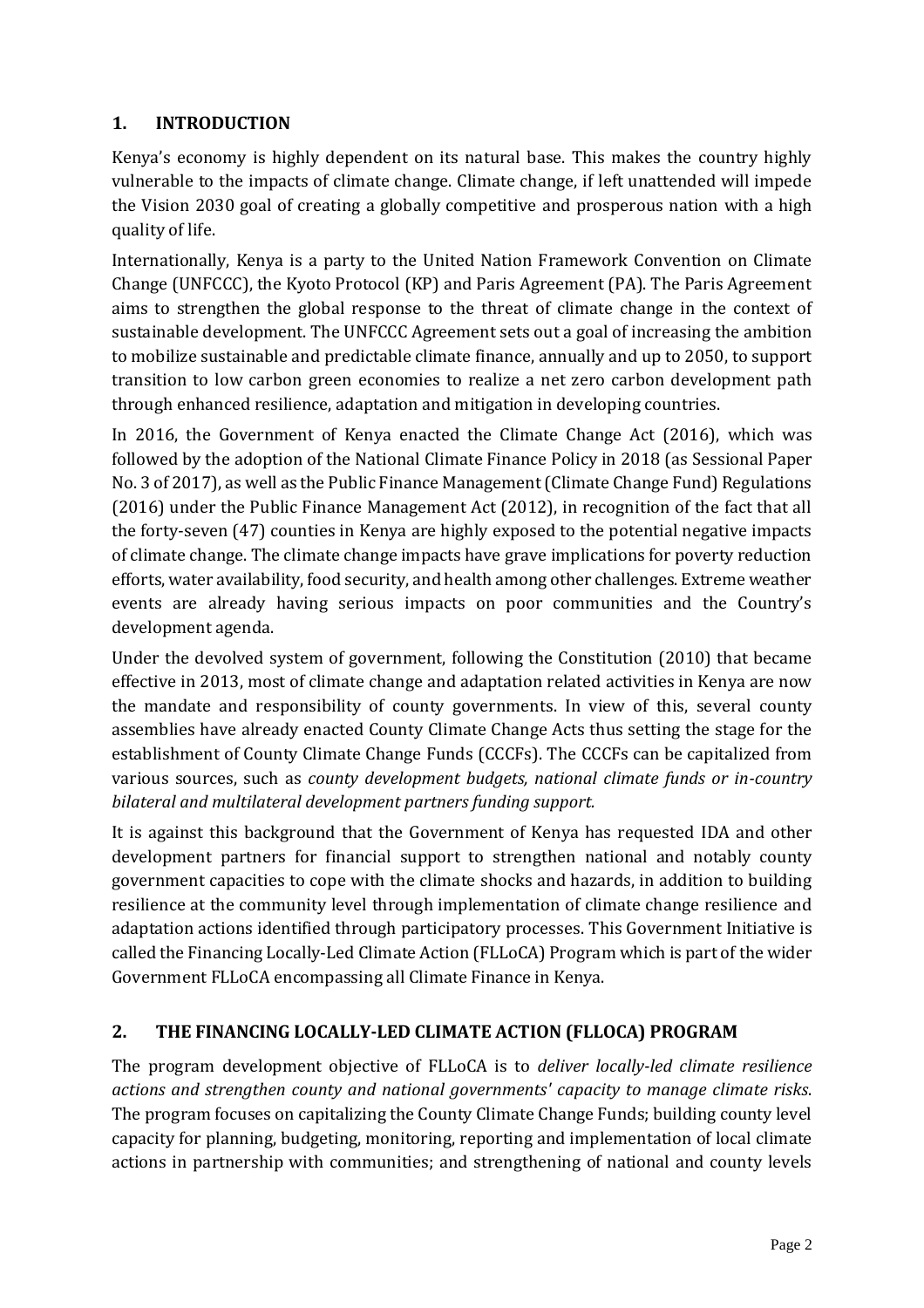institutional capacity for coordination, monitoring, verification and reporting on climate action, notably action for climate change adaptation. The program will be implemented by County Governments in partnership with local communities at ward levels, with armlengths support from the National Government.

The program is to be implemented as a hybrid Program, with an investment project financing (IPF) component for the activities at or funded by the national level agencies and a performance-for-results (PforR) component that represents 90% of the FLLoCA budget.

The IPF component provides an opportunity to strengthen the national government's capacity to support County Governments' actions, enhance the collaboration between national entities on climate change, and facilitate national oversight of the Program.

The PforR component of the FLLoCA Program consists of two conditional grants for county governments (CGs), namely (i) the County Climate Institutional Support (CCIS) Grant, and (ii) the County Climate Resilience Investment (CCRI) Grant.

The CCIS Grant is to kick-start CGs for the project, by putting in place institutional arrangements in order to be able to visualize county budgets and expenditure for climate action and prepare, in a participatory manner and guided by climate risk assessments, county climate action plans (CCAPs). On the other hand, the much larger CCRI Grant is to allow CGs to implement, equally in a participatory manner, the CCAPs, whilst incentivizing them to increasingly put additional county resources into the CCCF and mainstream climate action into the regular operations of the county departments.

For CGs to access these grants, they have to meet a set of Minimum Access criteria, which are named Minimum Access conditions (MACs) for the CCIS grant<sup>1</sup> and Minimum Performance Conditions (MPCs) for the CCRI grant.<sup>2</sup> Whereas the CCIS grant is allocated as a flat amount (equal amount fort all CGs), the CCIS is allocated on the basis of a formula that reflects relative expenditure needs for Climate Adaptation and on the other hand CG performance with regards to Climate Change Adaptation and community level involvement for the same.

Because CGs should meet the Minimum Conditions, whilst the size of the allocation is partly determined by performance, the two FLLoCA grants are called conditional Performance Based Climate Resilient Grants (PBCRGs).

In order to assess the CG performance, an annual performance assessment (APA) for Climate Change Adaptation is embeded in the program design, to be carried out by a qualified consulting firm recruited for this purpose each year for the grant allocations in the next FY,

 $\overline{a}$ <sup>1</sup> As per the FLLoCA grant manual the MACs are, for the first year: (i) the county has opted into the Program by signing a FLLoCA Participation Agreement; (ii) the county has opened a special purpose project account (to receive the CCIS and CCRI Grants); (iii) a governor-designated CECM in charge of climate change has been appointed; (iv) county cabinet approved work plan and budget for use of the CCIS Grant are available. In the second and third grant cycles, counties must meet two additional MACs, being that they (v) used properly the grant funds earlier received; and (vi) timely reported on activities and use of funds. See FLLoCA grant manual for more details.

<sup>&</sup>lt;sup>2</sup> The MPCs for a first cycle are that the county: (i) shall have put in place a CCU that is adequately staffed; (ii) carried out a participatory climate change risk assessment (exposure to hazards and social vulnerability); (iii) prepared a CCAP; and (iv) allocated, on top of the CCRI, some 1.5 percent of its development budget to the CCCF. For the second and third grant cycles, counties must meet several additional MPCs such as (v) timely financial and implementation reporting, showing (vi) absorption capacity; (vii) use of the funds for eligible investments; (viii) compliance with environmental rules and regulation; and (ix) dissemination of information on the investments to communities. See FLLoCA grant manual for more details.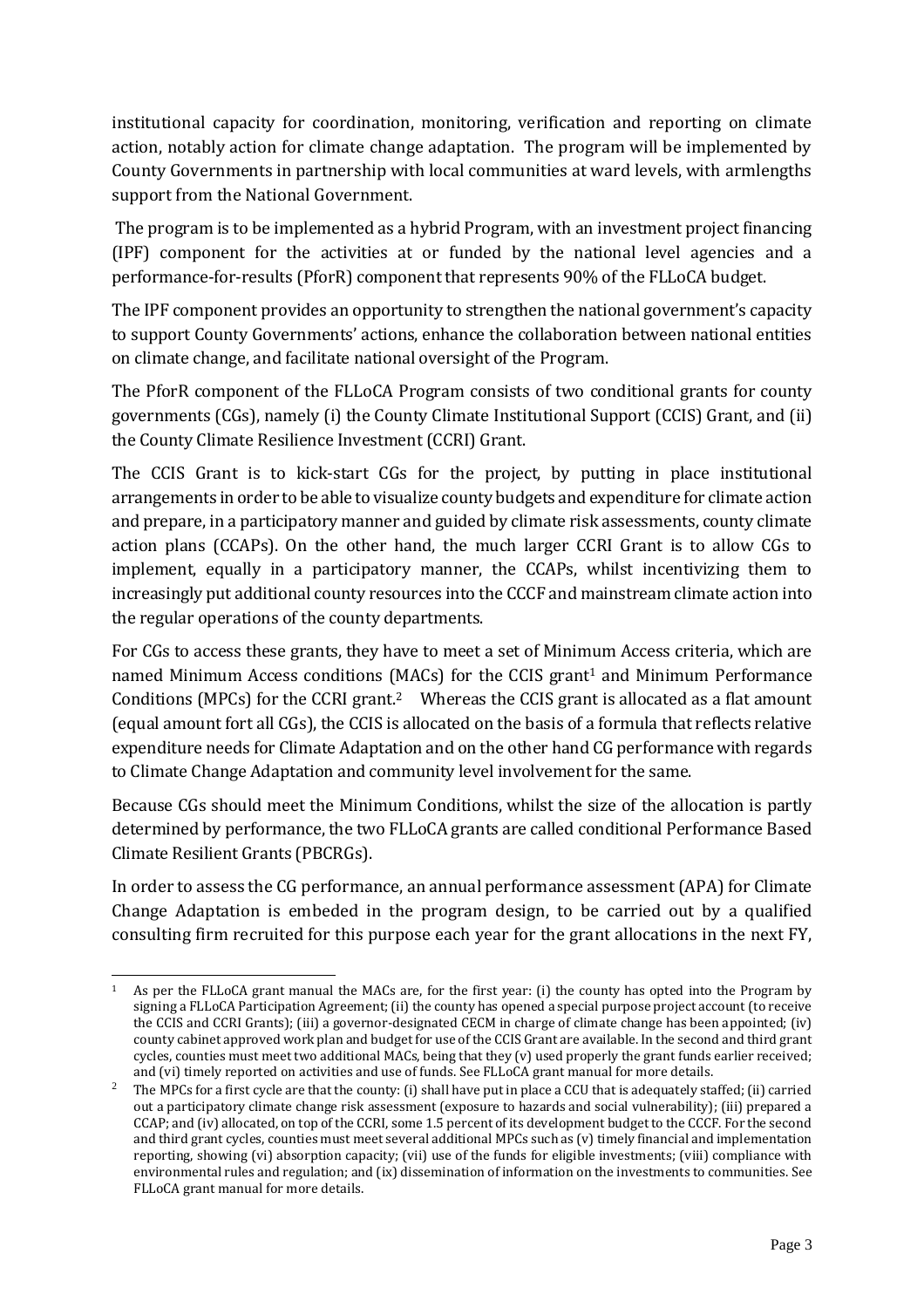as the results of the MACs, MPCs and PMs will be used to identify counties that can get access to the grants and to determine the size of these grants.

Subsequently, the APA results also serve to inform the two Disbursement-Linked Indicators (DLIs) under the IDA PforR mechanisms, as releases from the IDA grant to GoK are based on the number of CGs meeting the Minimum Access Conditions (MACs) and the Minimum Performance Conditions (MPCs) for the CCIS and the CCRI grant respectively.

The MACs, MPCs and PMs are meant ot provide incentices to CGs to enhance their performance and increase their effort in addressing the Climate Change Adaptation under the national policy agenda for the same. In the same vein, the APA will help to identify capacity gaps and will help to guide national capacity support to be provided under FLLoCA's IPF component. APAs are hence a crucial part of the FLLoCA design.

It is in this context that The National Treasury is seeking proposals from interested and qualified parties with high levels of integrity for a consultancy to conduct the Annual FLLoCA Performance Assessment among the program participating counties.

## **3. THE ANNUAL PERFORMANCE ASSESSMENT (APA)**

**The Financing Locally - Led Climate Action Program will undertake** annual assessments of the performance of the counties in Climate Change adaptation and resilience building. The first full APA is scheduled to take place in Quarter 2 of FY 2022/23 (October-November,2022) be finalised in December 2022 to inform the grants for FY 22/23.

The FLLoCA/PIU has developed APA manual that guides the implementation of the APA. The APA exercises will be contracted out to a neutral and professional consultant of high integrity to ensure effectiveness, timeliness and objectivity in the annual results, which should be ready prior to the counties' finalising their annual planning and budgeting process. The consultant will ensure that all counties are assessed in due time following the time-plan and guidelines as provided in the FLLoCA Grant Manual, developed by the National Treasury/PIU.

#### **4. OBJECTIVES OF THE ANNUAL PERFORMANCE ASSESSMENT**

The overall objective of the APA is to assess the performance of the counties determine grant access and allocations, guide capacity development in counties in the use of the CCIS and CCRI Grants, and inform capacity building programs to national Ministries, Departments and Agencies (MDAs) to allow them to support counties in identified cross-cutting gaps under the IPF component.

The objective of the assignment is to provide highly professional, objective and credible assessment results of counties' performance. The assessment will be conducted on a number of indicators (minimum access conditions, minimum performance conditions and performance measures, and Result Framework indicators) that are identified and communicated to counties in advance of the assessment. The indicators relate to a number of core minimum access conditions (for access to the grants) and performance measures, which are more qualitative measures for the counties' performance. The FLLoCA APA Manual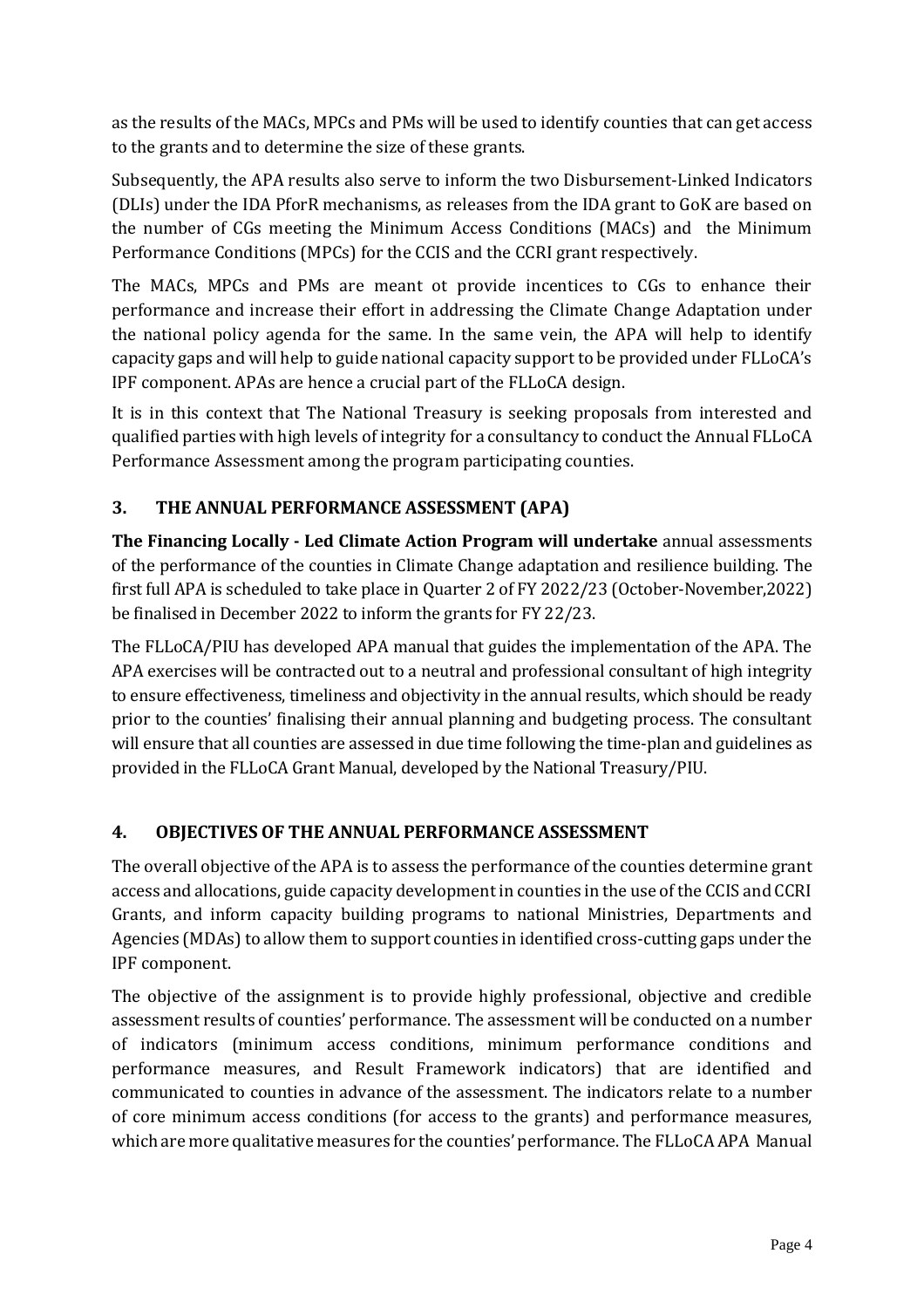provides a full overview of the conditions and measures and the protocols how to measure and score.

Specifically, the annual performance assessment (APA) is to assess, as per the specifications in the FLLoCA Grant Manual:

- 1. The **Minimum Access Conditions** for the County Climate Institutional Support Grant (CCIS grant) ;
- 2. The **Minimum Performance Conditions** for the County Climate Resilience Investment Grant (the CCRI grant);
- 3. The **Performance Measures**, to establish a performance score for the CCRI grant allocation.
- 4. The **Program Results indicators** as specified in the Results Framework

## **5. DETAILED SCOPE OF WORK**

The performance assessment will cover the counties' compliance with a set of minimum access conditions (MACs) for access to CCIS grants, a set of minimum performance conditions (MPCs) and set of defined performance measures (PMs), which are outlined in the Grant Manual, which has been shared with the counties and which is the guiding document for the APA consultant.

The consultant will strictly follow the protocols and scoring guides as provided in the FLLoCA grant manual, including use of indicators, scoring and reporting formats.

The APA should involve minimal "judgment" on the part of the consultant, and the results will be based on clear professional, objective review of facts compared with the stated benchmarks and requirements. It should, as much as possible, be "evidence" based – i.e., performance achieved is assessed on the basis of identifiable (documentary) evidence. The Consultant should collect and be able to provide evidence that conclusively and indisputably supports the assessment results. This is important because the APA is an input to the process of deciding on allocation of funds, which has a fixed time-plan, see the time-table below. The assignment will be conducted between February-March of each year for the grant allocations in the next FY.

A detailed work-plan will be developed by the consultant to be approved by the client during the inception meeting, which should include details on:

- dates of field visit,
- dates for introductory briefing and presentation of the performance assessment to country representatives,
- date for delivery of draft reports,
- draft final reports and final reports.

The client will inform the Counties on the in terms of the actual execution of the APA.

The firm will, together with any other necessary actions, review the documents mentioned in the appendices to the Grant Manual. The contracted consultant will upfront collect relevant data at the central level (e.g. from CoG, OAG, TNT&P and MoDA) prior to collecting data at the county level, through field work in each of the counties to be assessed.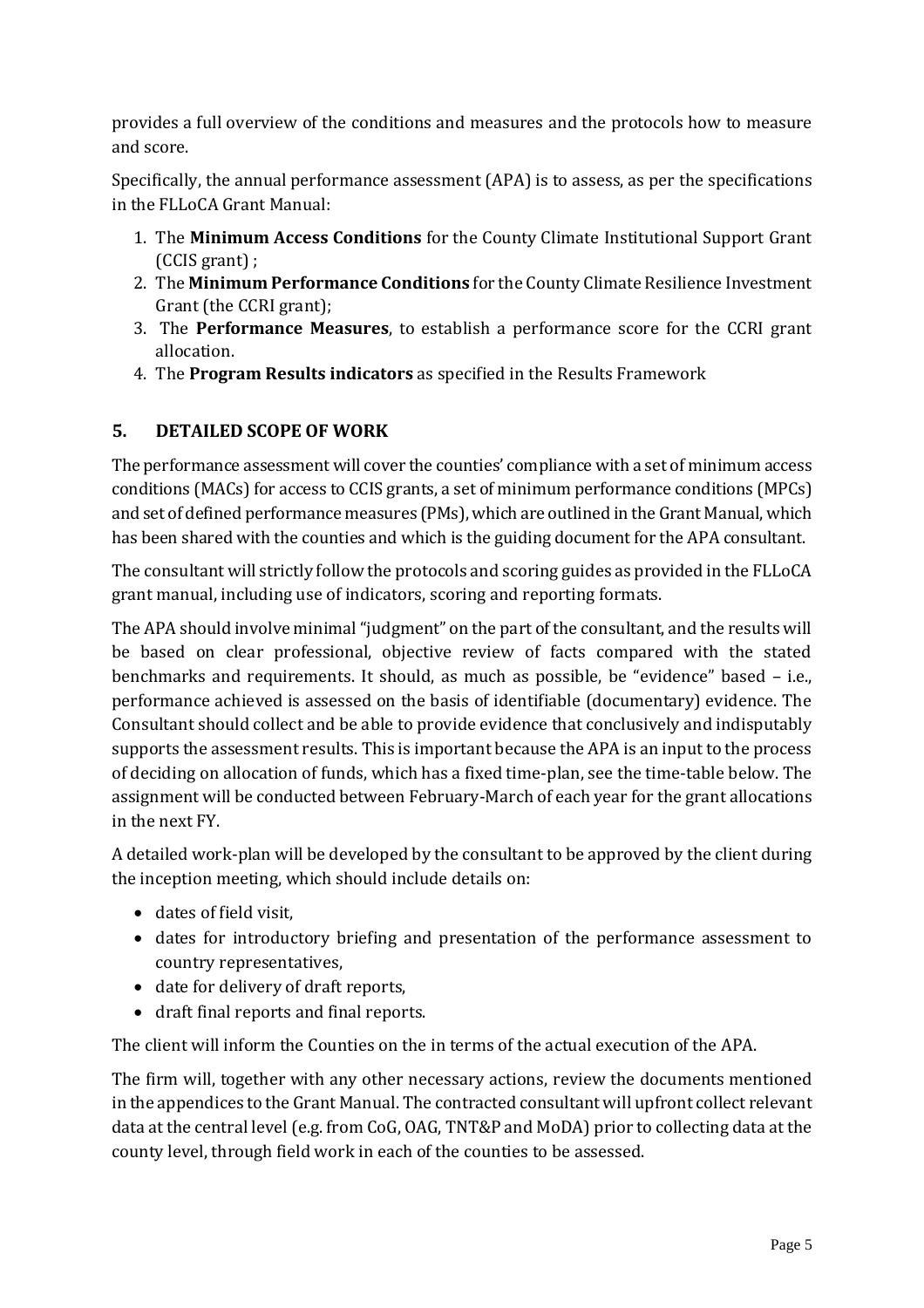An assessment team (minimum 3 assessors for a team of which one is the team Leader) is estimated to spend 2-3 days in each county.

As part of the assessment process, the consultant will meet relevant county officials; secure documents as evidence of performance achieved; carry out inspections and investigations through visits to a sample of sub-project sites to verify the authenticity of the performance as necessary; request and document reasons or justification for specific under/over performance; meet together internally as a team to check/integrate results and coordinate activities; and prepare a preliminary APA report for the county.

At the end of the assessment in each county, the consultant team will **debrief** the county executive on the preliminary findings and issues derived from the assessment. At this stage, however, the consultant should not share the final results with the counties.

The consultant will produce draft county assessment reports as well as a synthesis report (which is an overview of the performance of all counties, according to formats as provided in the appendices of the Grant manual including simulations of allocations against the scores). The consultant will present to ITAC scores in a format provided in the Grant Manual. The PIU through ITAC will calculate the amounts of funds to each county using the results from the scores as well as the allocation formula applied for the grant (to be provided by TNT/PIU prior to the assignment), which will be submitted to the client: TNT&P3.

Based on comments received to the draft final reports the consultant will then produce a final assessment report encompassing the country assessments and the synthesis report (with an overview of the findings and comparison of performance across the counties) following standards and formats in the APA Manual, and submit this to TNT/PIU and the World Bank. The consultant may also be called to meetings with TNT/PIU and the other agencies to explain and present results from the assessment.

## **6. TIMING OF THE ASSIGNMENT**

The first full APA is scheduled for the second semester of 2022. For the two years after, the Consultant should be ready to carry out the annual assessment in February and March of each year, with the process completed before the end of April.

In principle, under this ToRs the consultant will be hired for three APAs (2022, 2023 and 2024) on the basis of a contract to be renewed twice for another cycle, subject to satisfactory performance.

## **7. INPUT AND DEGREE OF EXPERTISE AND EXPERIENCES**

Firms invited to submit proposals should propose their own team structure, composition and staffing levels, based on their own evaluation of the TOR's requirements and assessment, however with the minimum requirement in place.

 $\overline{a}$  $3$  At the same time a copy of these draft report will be submitted to the World Bank for review.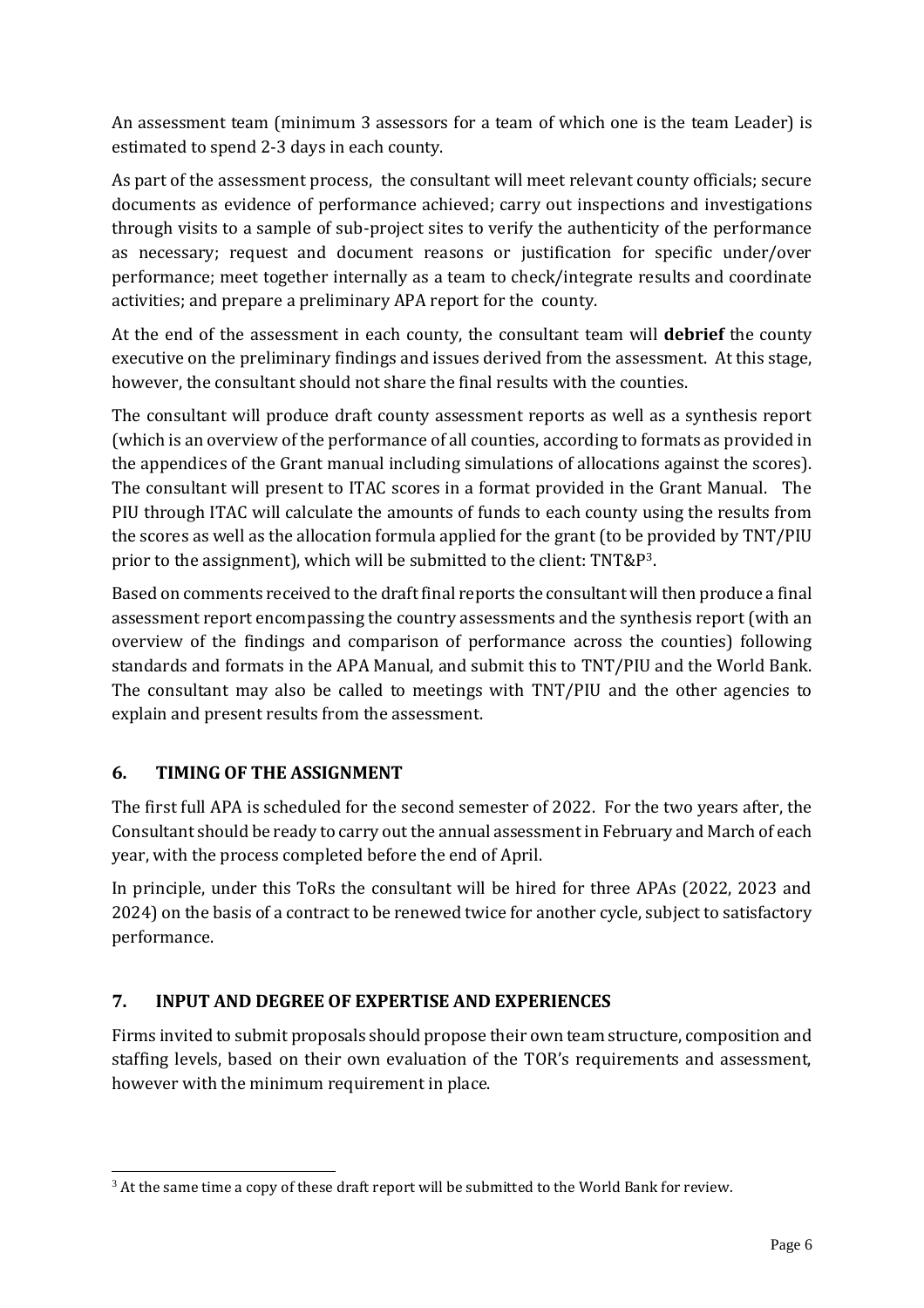In order to be able to complete the assessment within 2 months, it is estimated that the consultant shall mobilize around 6 assessment teams that work in parallel to cover all 47 counties. If each team would have 3 assessors, a total of at least 18 assessors will be required.

During the first week of the assignment, a time-plan will be agreed with on how to divide the counties, but a proposal on this should be included in the Technical Proposal.

It is suggested that each assessment team will include 3 experts/assessors as follows:

- Expert number one: Expertise in Environmental Science or other related areas
- Expert number two: Public financial management, including procurement
- Expert number three: Expertise in Governance and bottom up participatory planning

One of the team members should be identified as the team leader for each team. Additionally, an overall coordinator for the assignment should be identified. This may be one of the team members, or a dedicated coordinator.

The team members will be experienced experts (minimum 7-10 years of experience).

All team members provided should have a solid professional background in the areas to be addressed in the performance assessment, which apart from the specific expertise described in the previous paragraph, would include performance assessment and evaluation, and program/project management.

The team leader shall have very strong interpersonal, analytic, writing and communication skills. In addition, the team member should have substantial expertise in data collection, application and presentation.

| <b>Position</b>                                                                                                                          | <b>Educational Requirements</b>                                                                                                                                                               | <b>Experience required</b>                                                                                                                  |
|------------------------------------------------------------------------------------------------------------------------------------------|-----------------------------------------------------------------------------------------------------------------------------------------------------------------------------------------------|---------------------------------------------------------------------------------------------------------------------------------------------|
| Team Member-1:<br><b>Expertise in Environmental</b><br>Science, Climate change<br>Adaptation, M&E and impact<br>assessments              | A minimum of a Master<br>Degree and relevant<br>professional certification /<br>accreditation or similar in<br>Environmental Science,<br><b>Economics or related</b><br>relevant areas.       | A minimum of 10 years work<br>experience out of which 7<br>years on issues related to<br>environment/ project<br>management, or governance, |
| Team member-2:<br>Public financial management,<br>including procurement                                                                  | A minimum of Master Degree<br>or Bachelor degree and<br>relevant professional<br>certification / accreditation<br>or similar in Economics,<br>Public Administration, PFM,<br>accounting, etc. | A minimum of 5 years work<br>experience out of which 3<br>years in subjects related to<br>local government. Expertise<br>in PFM             |
| Team member -3 :<br>Expertise in Governance/<br>participatory planning and<br>consultative processes at sub<br>national and local levels | A minimum of Master Degree<br>or Bachelor degree and<br>relevant professional<br>certification / accreditation<br>or relevant areas.                                                          | A minimum of 5 years work<br>experience out of which 3<br>years in subjects related to<br>sub-national government.                          |

#### **Table 2: Skill Requirements for the APA Team**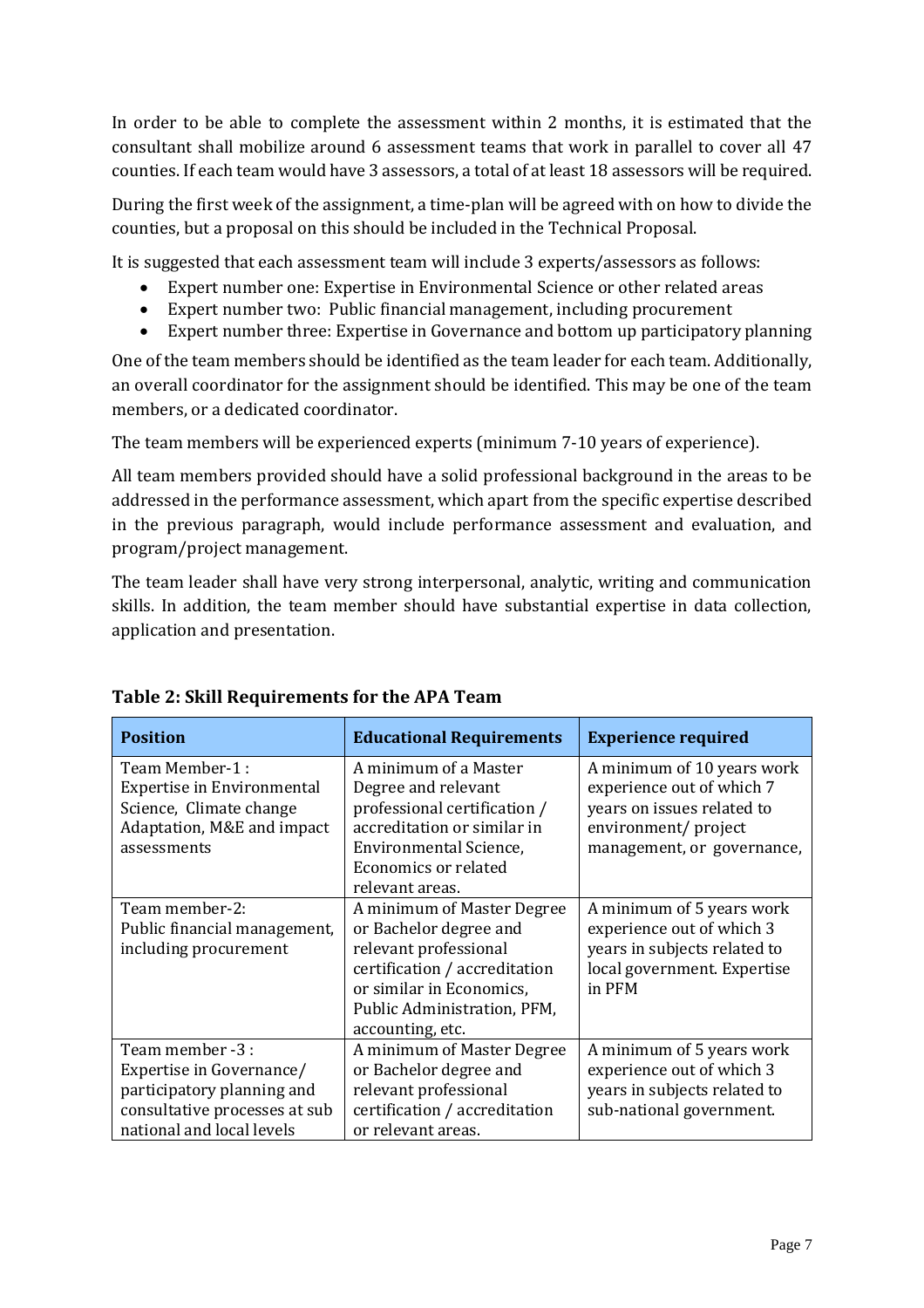## **Level of Input (man-days)**

It is expected that the teams will use 2-3 days in each county, including travel, initial reporting and debriefing on average , including a provision for consolidation and final reporting.

The total number of working days is expected to be maximum 500.

The consultant should also budget for follow-up and administration particularly for the 6 team leaders and the assessment coordinator as well as some days for review of the submission of annual financial statements and overview of the audit reports (timeliness of production of final audit reports), attending meetings with the TNT&P PIU and responding to issues raised by the TNT&P PIU, TNT&P I-TAC or by counties (during the complaints / grace period).

#### **Other inputs**

In addition to the man-power, the consultant is expected to organize all transport and logistic for the assessment. All assessors are expected to have their own (portable) computer.

## **8. OUTPUTS AND DELIVERABLES**

The consultant will submit the following reports for the annual performance assessment:

- i. A short Inception Report, within one (1) week of commencing the assignment giving a brief outline of the methodology, detailed work plan and activity schedule, team composition, reporting schedule and any other key issues regarding the execution of the assignment;
- ii. A detailed draft Assessment Report for each county assessed following the time-plan mentioned above and the formats and standards in the Grant Manual;
- iii. Draft 1 Report to the TNT&P PIU and the World Bank by the end of the first week of April each year, immediately following completion of field-visits;
- iv. Draft Final reports of the county assessments and the synthesis report with incorporation of the findings.
- v. Final Assessment Report with incorporation of the final comments to the draft final reports by end of April.

The consultant shall submit a soft copy and a hard copy of each report.

#### **9. INSTITUTIONAL SET-UP OF THE ASSIGNMENT**

The Consultant shall undertake the assignment under the overall supervision of the TNT&P PIU and the I-TAC. The PIU will review all results from the consultant and check that the APA Manual has been applied and that the assignment is completed.

The consultants will on a day-to-day basis report to the Program Coordinator in the PIU of the TNT&P. The work of the consultant will be technically overseen and guided by the PIU and the ITAC. All results and outputs will be reviewed by these groups as well as by the World Bank review function.